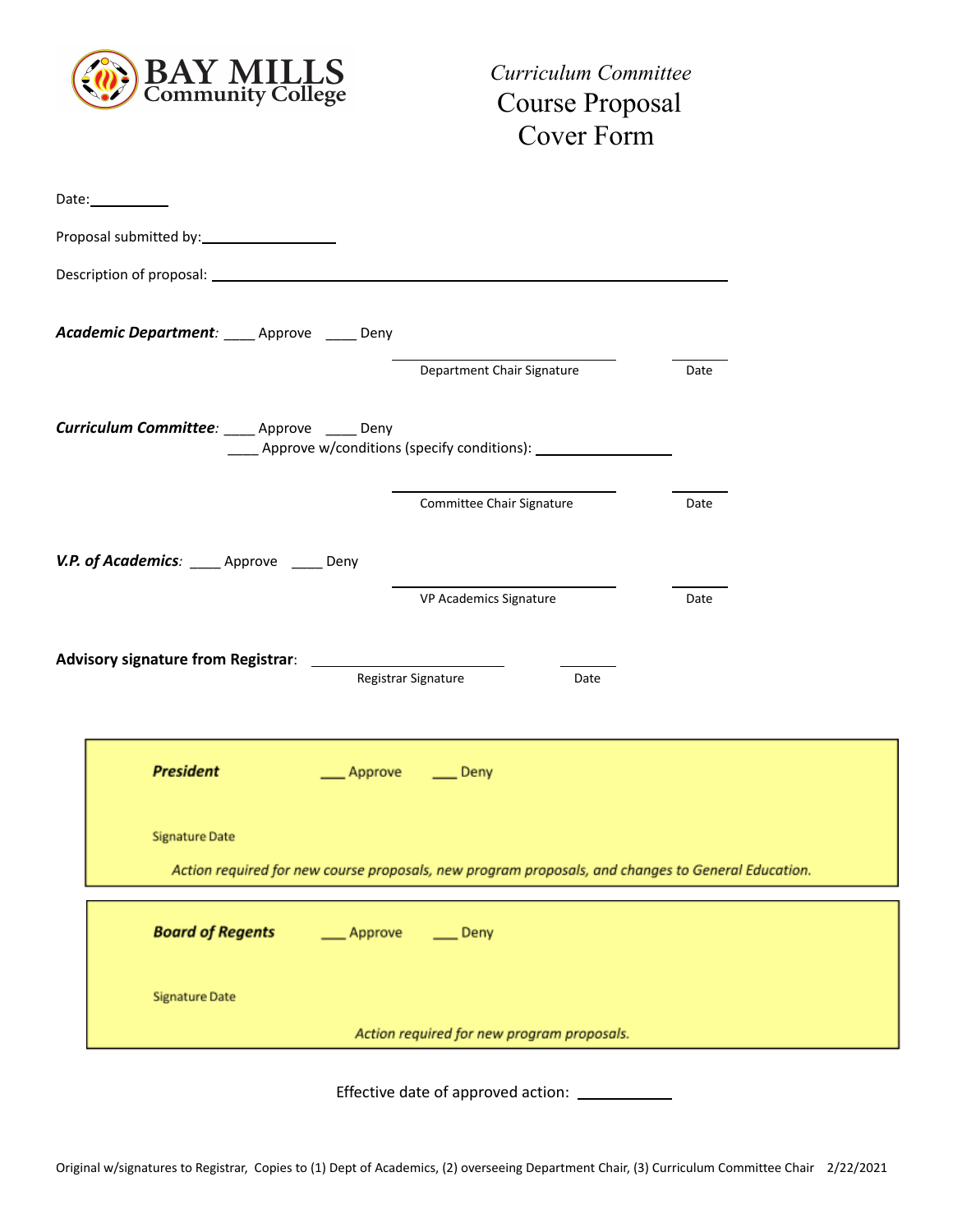

| 1. | This proposal is for:<br>New Course<br>Existing Course – REVISION impacting other departments: __________________                                                                                                    |  |  |  |
|----|----------------------------------------------------------------------------------------------------------------------------------------------------------------------------------------------------------------------|--|--|--|
| 2. |                                                                                                                                                                                                                      |  |  |  |
| 3. | Course number (ie: EN101) *Provided by Registrar upon completion _______________                                                                                                                                     |  |  |  |
| 4. | <b>Course description:</b> (as it will appear in the catalog)                                                                                                                                                        |  |  |  |
|    |                                                                                                                                                                                                                      |  |  |  |
| 5. | Rationale to justify proposal: assessment data, advisory committee recommendations, national trends, external<br>requirements, supporting data, transferability information, etc. Attach documentation if necessary. |  |  |  |
| 6. | Credit hours per semester: ______                                                                                                                                                                                    |  |  |  |
| 7. | Contact hours per semester: _______ How many are lecture hours: ______ Lab hours: ______                                                                                                                             |  |  |  |
| 8. | Proposed course: $\boxed{\underline{\qquad}}$ is not a General Education course                                                                                                                                      |  |  |  |
|    | L is/will be a General Education course, category: _____________________________                                                                                                                                     |  |  |  |
| 9. | This course is/will be:                                                                                                                                                                                              |  |  |  |
|    | required for a certificate(s) $\overline{\phantom{a}}$<br>elective                                                                                                                                                   |  |  |  |
|    |                                                                                                                                                                                                                      |  |  |  |
|    | 10. Pre-Requisites and/or Co-Requisites:                                                                                                                                                                             |  |  |  |
|    | 11. Resource Materials: TEXTS, DVD's, CD's, software, etc. (list author, title, publisher, date)                                                                                                                     |  |  |  |
|    |                                                                                                                                                                                                                      |  |  |  |
|    | 12. Instructional methods (check all appropriate)                                                                                                                                                                    |  |  |  |
|    | Internship<br>Fieldwork<br>Individualized                                                                                                                                                                            |  |  |  |
|    | Laboratory<br>Practicum<br>Lecture                                                                                                                                                                                   |  |  |  |
|    | Small Group<br>Seminar<br>Other, list:                                                                                                                                                                               |  |  |  |